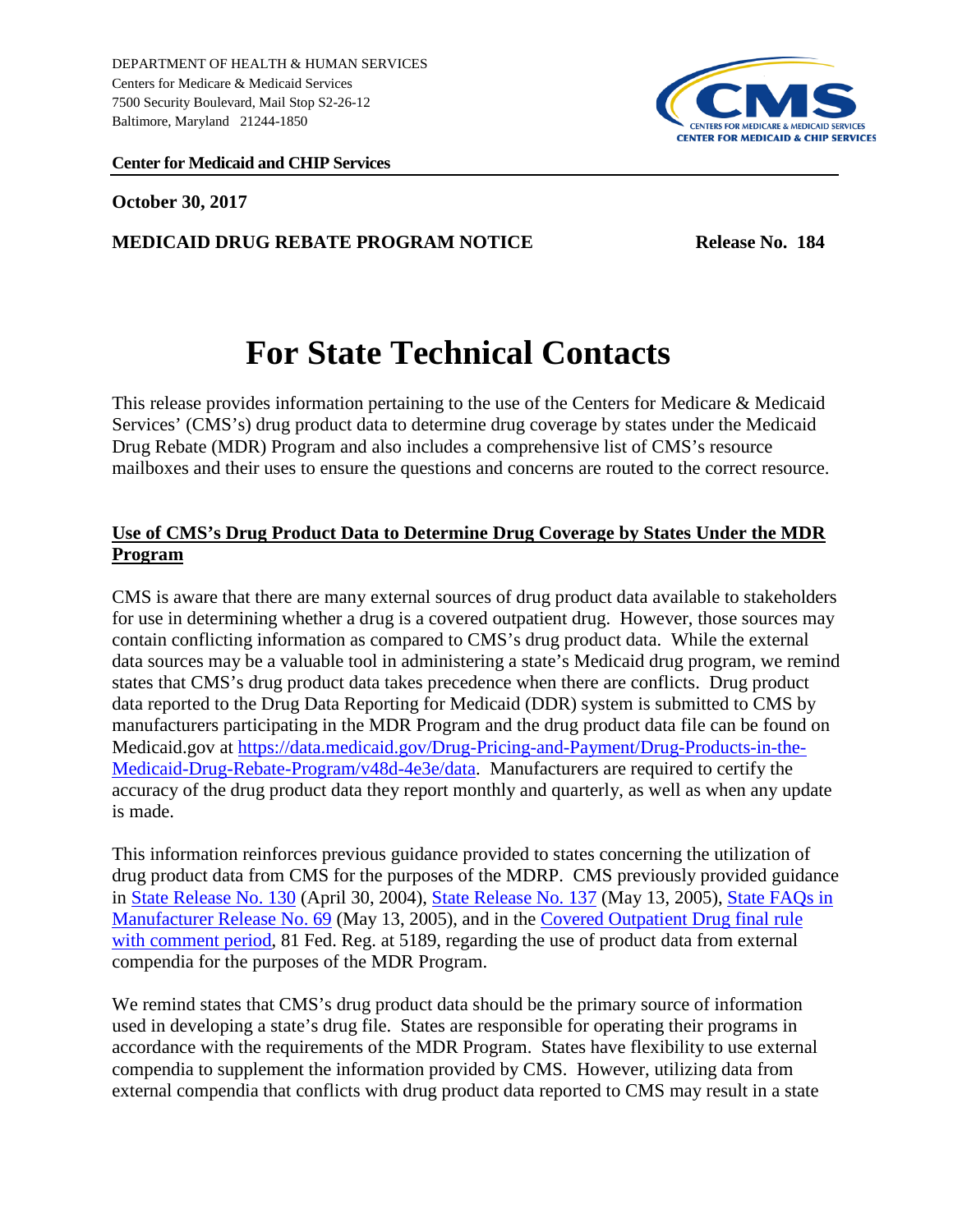inappropriately administering its program, such as, providing coverage of products that do not meet the statutory definition of a covered outpatient drug, or, in the denial of coverage for drugs that do meet the statutory definition of covered outpatient drug, and for which coverage is required.

Additionally, CMS's drug product data should be the primary source of information for prescription drug coverage provided to all Medicaid beneficiaries, whether they receive their prescription drug coverage via fee-for-service or Medicaid managed care.

If a state questions the accuracy of manufacturer-certified drug product data, we encourage the state to reach out to the manufacturer to clarify the information that was provided to CMS and copy CMS at [MDROperations@cms.hhs.gov](mailto:MDROperations@cms.hhs.gov) so that we are aware of these suspected errors and we can follow up with the manufacturer, if necessary.

If you have any questions regarding this topic, please contact **MDRO** perations @cms.hhs.gov.

# **Resource Mailbox Information**

To determine the resource mailbox that can best address your questions or concerns, please consult the list below. We encourage you to send your inquiry only to the appropriate mailbox, and not unnecessarily send a copy to other mailboxes as it may result in a delayed response.

#### **[DDR@cms.hhs.gov](mailto:DDR@cms.hhs.gov)**

DDR System Administration

- Obtaining DDR access
- DDR Login assistance (\*\*Not for password assistance. See Service Desk info below for password assistance.)
- Annual certifications
- Submitting 367d and 368 contact change forms for processing
- Assistance with submitting a request for a new CMS User ID and access to DDR using the EFI system

\*\*For questions regarding EUA passwords, please call the CMS IT Service Desk at 1-800-562- 1963.

# **[DRP@cms.hhs.gov](mailto:DRP@cms.hhs.gov)**

Dispute Resolution Program (DRP)

• For states and/or manufacturers with unresolved DRP related issues that remain after first contacting the appropriate Regional Office DRP Coordinator. NOTE: The DRP pertains only to Medicaid units in dispute, and not to rate changes or unpaid rebate amounts not officially disputed.

# **[DrugRebateAgreement@cms.hhs.gov](mailto:DrugRebateAgreement@cms.hhs.gov)**

Drug Rebate Agreement

- Requests for new rebate agreement or reinstatement
- Request for termination of rebate agreement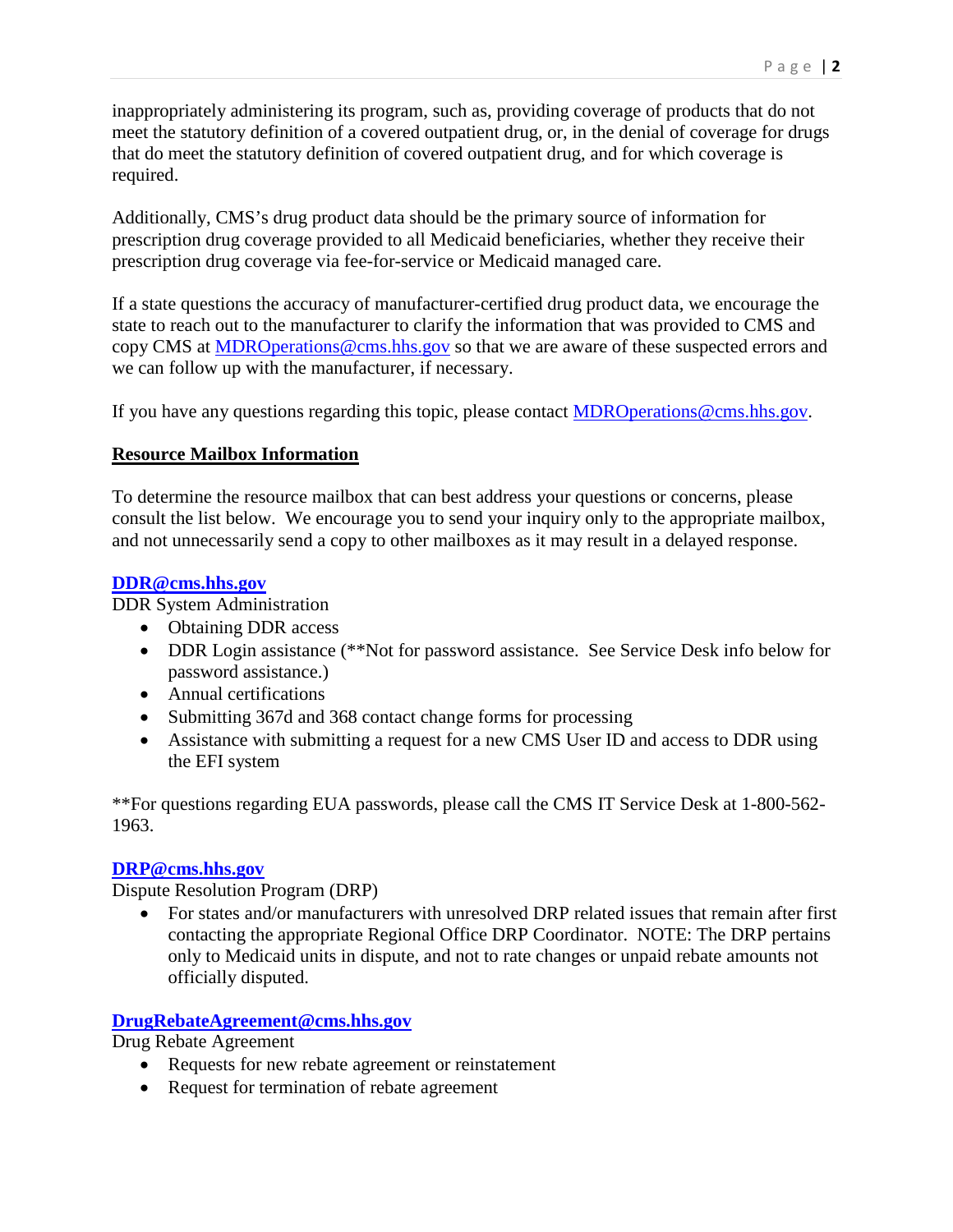#### **[DURPolicy@cms.hhs.gov](mailto:DURPolicy@cms.hhs.gov)**

Drug Utilization Review (DUR) Program

• For inquiries regarding the Medicaid Drug Utilization Review (DUR) Survey and State Comparison/Summary Report

#### **[FUL@cms.hhs.gov](mailto:FUL@cms.hhs.gov)**

Federal Upper Limit (FUL) Program

• For states, pharmacy providers, and other stakeholders to request information regarding the FUL program.

#### **[MDRIACS@cms.hhs.gov](mailto:MDRIACS@cms.hhs.gov)**

- Access to Medicaid Drug Rebate (MDR) state exchange mailboxes
- For states and fiscal intermediaries to request "MDR State Exchange" access in order to submit/receive their respective state drug utilization data (SDUD) files via Gentran and/or for any issues associated with their current User IDs/access for the MDR state exchange mailboxes

#### **[MDROperations@cms.hhs.gov](mailto:MDROperations@cms.hhs.gov)**

• For states and labelers to make URA-related inquiries and to ask operational questions about the Medicaid Drug Rebate Program and DDR (e.g., labeler questions regarding error and alert messages received in response to a data submission, state questions concerning information on a quarterly rebate file, etc.).

#### **[MDRUtilization@cms.hhs.gov](mailto:MDRUtilization@cms.hhs.gov)**

State Drug Utilization Data (SDUD) or Electronic File Transfer (EFT) Questions

• For email inquiries pertaining to the SDUD posted in the Drug Data Reporting for Medicaid (DDR) System or on Medicaid.gov, or state reporting of any EFT issues for which they need assistance.

#### **[MedicaidBPD@cms.hhs.gov](mailto:MedicaidBPD@cms.hhs.gov)**

Branded Prescription Drug (BPD) Program

• For Manufacturer email inquiries pertaining to dispute prevention and data used in calculating their Medicaid Sales Fee for the Internal Revenue Service BPD Program

# **[RxDrugPolicy@cms.hhs.gov](mailto:RxDrugPolicy@cms.hhs.gov)**

Medicaid Prescription Drug Programs policy questions

- For manufacturers and states to request guidance and assistance related to policy matters within the MDR Program (such as clarification on regulations and the rebate statute).
- For manufacturers to submit change requests (for example: COD Status change requests, Market Date change requests, Base Date AMP change requests, and 5i Drug Indicator change requests).
- For manufacturers to request guidance and assistance with unit type and units per package size (UPPS) reporting.

# **[RPS@cms.hhs.gov](mailto:RPS@cms.hhs.gov)**

Survey of Retail Prices and NADAC